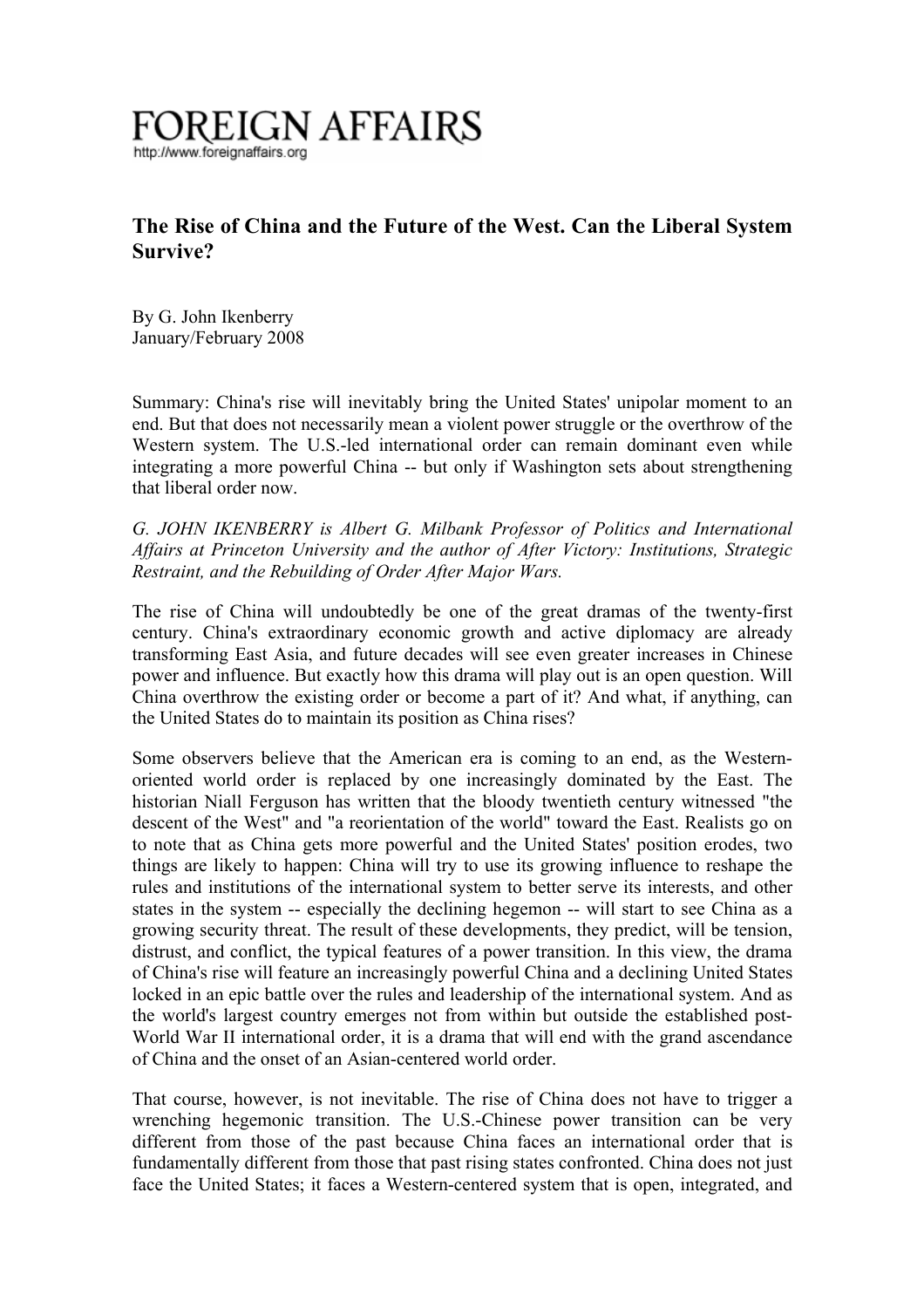rule-based, with wide and deep political foundations. The nuclear revolution, meanwhile, has made war among great powers unlikely -- eliminating the major tool that rising powers have used to overturn international systems defended by declining hegemonic states. Today's Western order, in short, is hard to overturn and easy to join.

This unusually durable and expansive order is itself the product of farsighted U.S. leadership. After World War II, the United States did not simply establish itself as the leading world power. It led in the creation of universal institutions that not only invited global membership but also brought democracies and market societies closer together. It built an order that facilitated the participation and integration of both established great powers and newly independent states. (It is often forgotten that this postwar order was designed in large part to reintegrate the defeated Axis states and the beleaguered Allied states into a unified international system.) Today, China can gain full access to and thrive within this system. And if it does, China will rise, but the Western order -- if managed properly -- will live on.

As it faces an ascendant China, the United States should remember that its leadership of the Western order allows it to shape the environment in which China will make critical strategic choices. If it wants to preserve this leadership, Washington must work to strengthen the rules and institutions that underpin that order -- making it even easier to join and harder to overturn. U.S. grand strategy should be built around the motto "The road to the East runs through the West." It must sink the roots of this order as deeply as possible, giving China greater incentives for integration than for opposition and increasing the chances that the system will survive even after U.S. relative power has declined.

The United States' "unipolar moment" will inevitably end. If the defining struggle of the twenty-first century is between China and the United States, China will have the advantage. If the defining struggle is between China and a revived Western system, the West will triumph.

#### TRANSITIONAL ANXIETIES

China is well on its way to becoming a formidable global power. The size of its economy has quadrupled since the launch of market reforms in the late 1970s and, by some estimates, will double again over the next decade. It has become one of the world's major manufacturing centers and consumes roughly a third of the global supply of iron, steel, and coal. It has accumulated massive foreign reserves, worth more than \$1 trillion at the end of 2006. China's military spending has increased at an inflationadjusted rate of over 18 percent a year, and its diplomacy has extended its reach not just in Asia but also in Africa, Latin America, and the Middle East. Indeed, whereas the Soviet Union rivaled the United States as a military competitor only, China is emerging as both a military and an economic rival -- heralding a profound shift in the distribution of global power.

Power transitions are a recurring problem in international relations. As scholars such as Paul Kennedy and Robert Gilpin have described it, world politics has been marked by a succession of powerful states rising up to organize the international system. A powerful state can create and enforce the rules and institutions of a stable global order in which to pursue its interests and security. But nothing lasts forever: long-term changes in the distribution of power give rise to new challenger states, who set off a struggle over the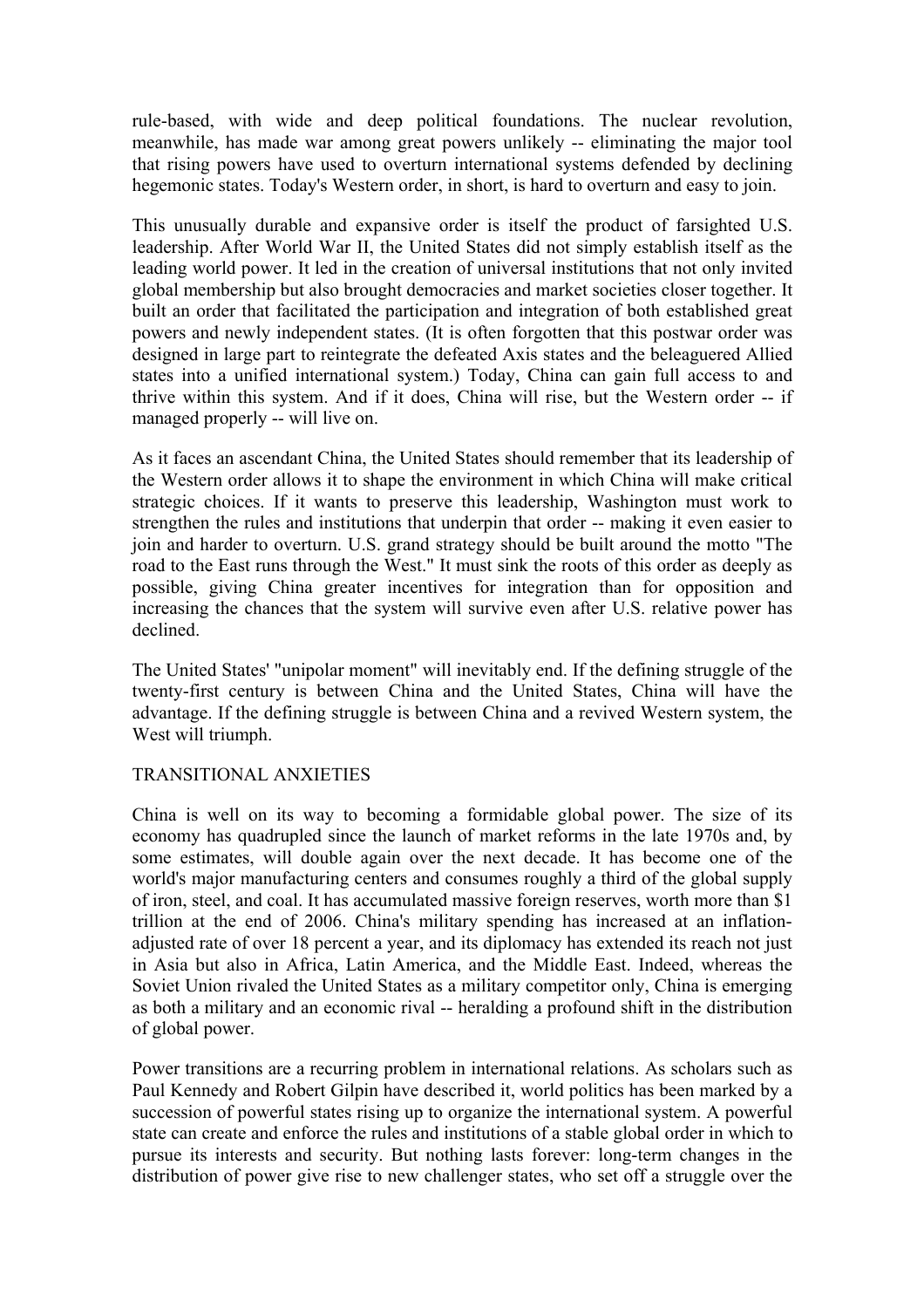terms of that international order. Rising states want to translate their newly acquired power into greater authority in the global system -- to reshape the rules and institutions in accordance with their own interests. Declining states, in turn, fear their loss of control and worry about the security implications of their weakened position.

These moments are fraught with danger. When a state occupies a commanding position in the international system, neither it nor weaker states have an incentive to change the existing order. But when the power of a challenger state grows and the power of the leading state weakens, a strategic rivalry ensues, and conflict -- perhaps leading to war - - becomes likely. The danger of power transitions is captured most dramatically in the case of late-nineteenth-century Germany. In 1870, the United Kingdom had a three-toone advantage in economic power over Germany and a significant military advantage as well; by 1903, Germany had pulled ahead in terms of both economic and military power. As Germany unified and grew, so, too, did its dissatisfactions and demands, and as it grew more powerful, it increasingly appeared as a threat to other great powers in Europe, and security competition began. In the strategic realignments that followed, France, Russia, and the United Kingdom, formerly enemies, banded together to confront an emerging Germany. The result was a European war. Many observers see this dynamic emerging in U.S.-Chinese relations. "If China continues its impressive economic growth over the next few decades," the realist scholar John Mearsheimer has written, "the United States and China are likely to engage in an intense security competition with considerable potential for war."

But not all power transitions generate war or overturn the old order. In the early decades of the twentieth century, the United Kingdom ceded authority to the United States without great conflict or even a rupture in relations. From the late 1940s to the early 1990s, Japan's economy grew from the equivalent of five percent of U.S. GDP to the equivalent of over 60 percent of U.S. GDP, and yet Japan never challenged the existing international order.

Clearly, there are different types of power transitions. Some states have seen their economic and geopolitical power grow dramatically and have still accommodated themselves to the existing order. Others have risen up and sought to change it. Some power transitions have led to the breakdown of the old order and the establishment of a new international hierarchy. Others have brought about only limited adjustments in the regional and global system.

A variety of factors determine the way in which power transitions unfold. The nature of the rising state's regime and the degree of its dissatisfaction with the old order are critical: at the end of the nineteenth century, the United States, a liberal country an ocean away from Europe, was better able to embrace the British-centered international order than Germany was. But even more decisive is the character of the international order itself -- for it is the nature of the international order that shapes a rising state's choice between challenging that order and integrating into it.

# OPEN ORDER

The postwar Western order is historically unique. Any international order dominated by a powerful state is based on a mix of coercion and consent, but the U.S.-led order is distinctive in that it has been more liberal than imperial -- and so unusually accessible, legitimate, and durable. Its rules and institutions are rooted in, and thus reinforced by,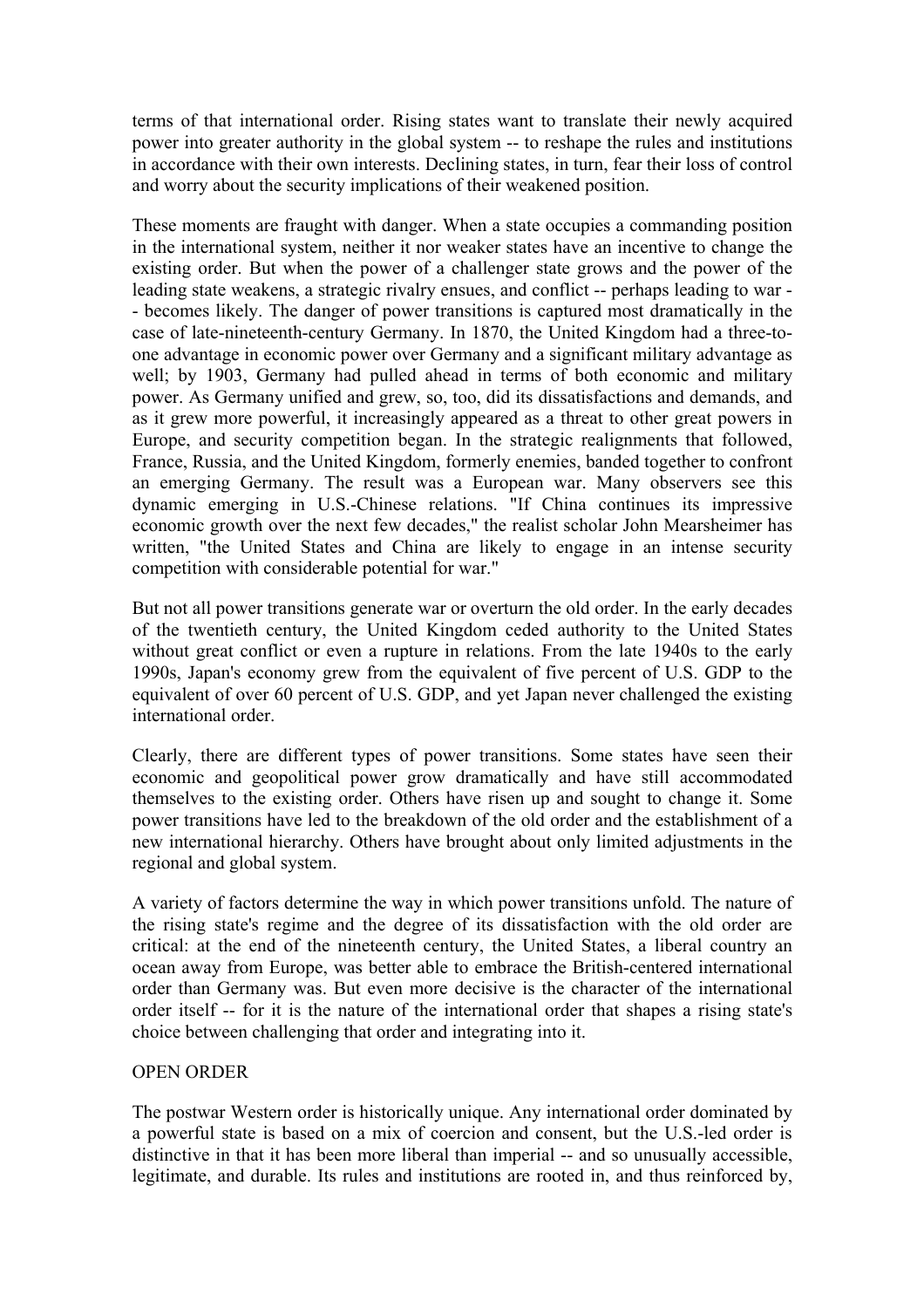the evolving global forces of democracy and capitalism. It is expansive, with a wide and widening array of participants and stakeholders. It is capable of generating tremendous economic growth and power while also signaling restraint -- all of which make it hard to overturn and easy to join.

It was the explicit intention of the Western order's architects in the 1940s to make that order integrative and expansive. Before the Cold War split the world into competing camps, Franklin Roosevelt sought to create a one-world system managed by cooperative great powers that would rebuild war-ravaged Europe, integrate the defeated states, and establish mechanisms for security cooperation and expansive economic growth. In fact, it was Roosevelt who urged -- over the opposition of Winston Churchill -- that China be included as a permanent member of the UN Security Council. The then Australian ambassador to the United States wrote in his diary after his first meeting with Roosevelt during the war, "He said that he had numerous discussions with Winston about China and that he felt that Winston was 40 years behind the times on China and he continually referred to the Chinese as 'Chinks' and 'Chinamen' and he felt that this was very dangerous. He wanted to keep China as a friend because in 40 or 50 years' time China might easily become a very powerful military nation."

Over the next half century, the United States used the system of rules and institutions it had built to good effect. West Germany was bound to its democratic Western European neighbors through the European Coal and Steel Community (and, later, the European Community) and to the United States through the Atlantic security pact; Japan was bound to the United States through an alliance partnership and expanding economic ties. The Bretton Woods meeting in 1944 laid down the monetary and trade rules that facilitated the opening and subsequent flourishing of the world economy -- an astonishing achievement given the ravages of war and the competing interests of the great powers. Additional agreements between the United States, Western Europe, and Japan solidified the open and multilateral character of the postwar world economy. After the onset of the Cold War, the Marshall Plan in Europe and the 1951 security pact between the United States and Japan further integrated the defeated Axis powers into the Western order.

In the final days of the Cold War, this system once again proved remarkably successful. As the Soviet Union declined, the Western order offered a set of rules and institutions that provided Soviet leaders with both reassurances and points of access -- effectively encouraging them to become a part of the system. Moreover, the shared leadership of the order ensured accommodation of the Soviet Union. As the Reagan administration pursued a hard-line policy toward Moscow, the Europeans pursued détente and engagement. For every hard-line "push," there was a moderating "pull," allowing Mikhail Gorbachev to pursue high-risk reforms. On the eve of German unification, the fact that a united Germany would be embedded in European and Atlantic institutions - rather than becoming an independent great power -- helped reassure Gorbachev that neither German nor Western intentions were hostile. After the Cold War, the Western order once again managed the integration of a new wave of countries, this time from the formerly communist world. Three particular features of the Western order have been critical to this success and longevity.

First, unlike the imperial systems of the past, the Western order is built around rules and norms of nondiscrimination and market openness, creating conditions for rising states to advance their expanding economic and political goals within it. Across history,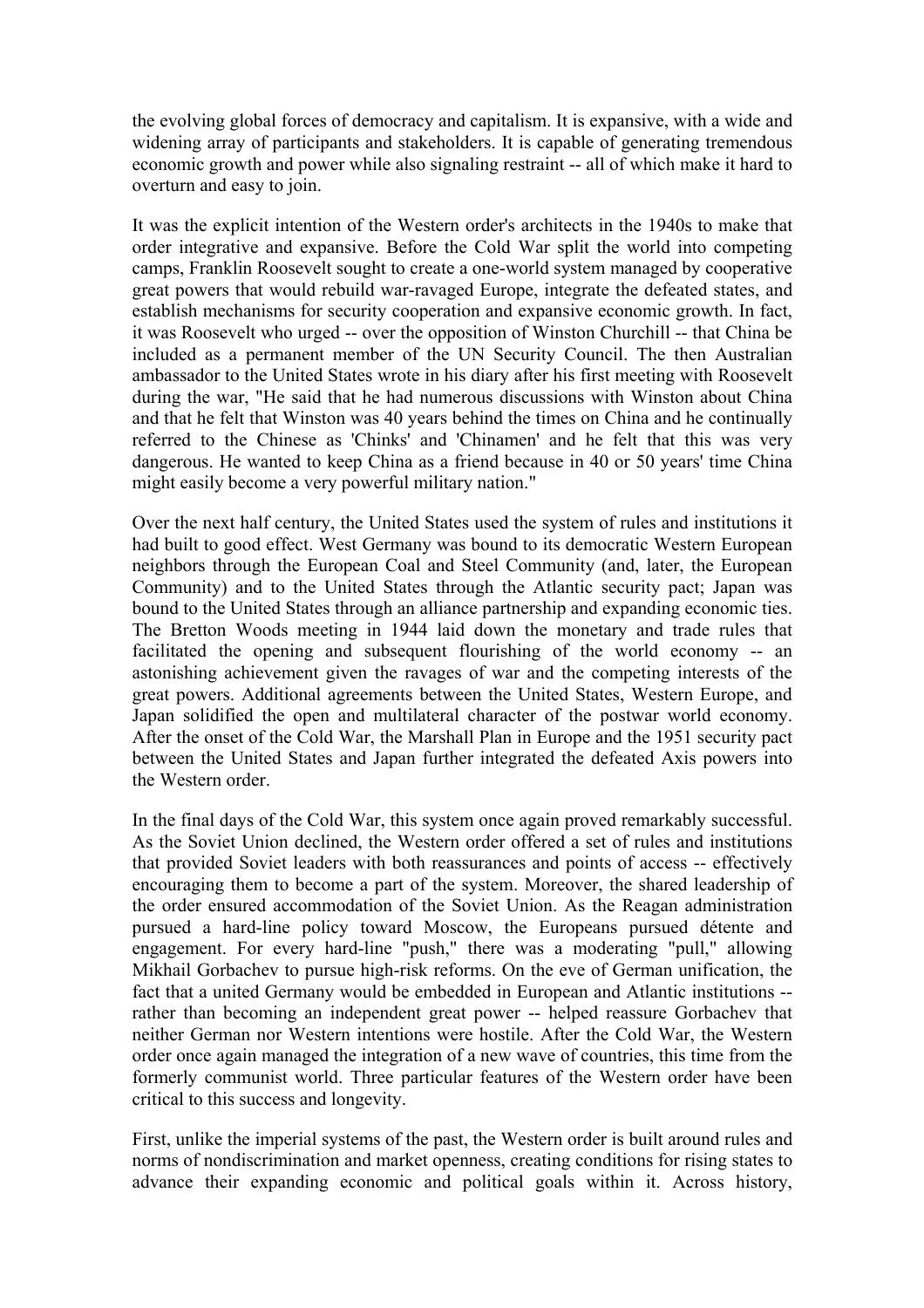international orders have varied widely in terms of whether the material benefits that are generated accrue disproportionately to the leading state or are widely shared. In the Western system, the barriers to economic participation are low, and the potential benefits are high. China has already discovered the massive economic returns that are possible by operating within this open-market system.

Second is the coalition-based character of its leadership. Past orders have tended to be dominated by one state. The stakeholders of the current Western order include a coalition of powers arrayed around the United States -- an important distinction. These leading states, most of them advanced liberal democracies, do not always agree, but they are engaged in a continuous process of give-and-take over economics, politics, and security. Power transitions are typically seen as being played out between two countries, a rising state and a declining hegemon, and the order falls as soon as the power balance shifts. But in the current order, the larger aggregation of democratic capitalist states - and the resulting accumulation of geopolitical power -- shifts the balance in the order's favor.

Third, the postwar Western order has an unusually dense, encompassing, and broadly endorsed system of rules and institutions. Whatever its shortcomings, it is more open and rule-based than any previous order. State sovereignty and the rule of law are not just norms enshrined in the United Nations Charter. They are part of the deep operating logic of the order. To be sure, these norms are evolving, and the United States itself has historically been ambivalent about binding itself to international law and institutions - and at no time more so than today. But the overall system is dense with multilateral rules and institutions -- global and regional, economic, political, and security-related. These represent one of the great breakthroughs of the postwar era. They have laid the basis for unprecedented levels of cooperation and shared authority over the global system.

The incentives these features create for China to integrate into the liberal international order are reinforced by the changed nature of the international economic environment - especially the new interdependence driven by technology. The most farsighted Chinese leaders understand that globalization has changed the game and that China accordingly needs strong, prosperous partners around the world. From the United States' perspective, a healthy Chinese economy is vital to the United States and the rest of the world. Technology and the global economic revolution have created a logic of economic relations that is different from the past -- making the political and institutional logic of the current order all the more powerful.

# ACCOMMODATING THE RISE

The most important benefit of these features today is that they give the Western order a remarkable capacity to accommodate rising powers. New entrants into the system have ways of gaining status and authority and opportunities to play a role in governing the order. The fact that the United States, China, and other great powers have nuclear weapons also limits the ability of a rising power to overturn the existing order. In the age of nuclear deterrence, great-power war is, thankfully, no longer a mechanism of historical change. War-driven change has been abolished as a historical process.

The Western order's strong framework of rules and institutions is already starting to facilitate Chinese integration. At first, China embraced certain rules and institutions for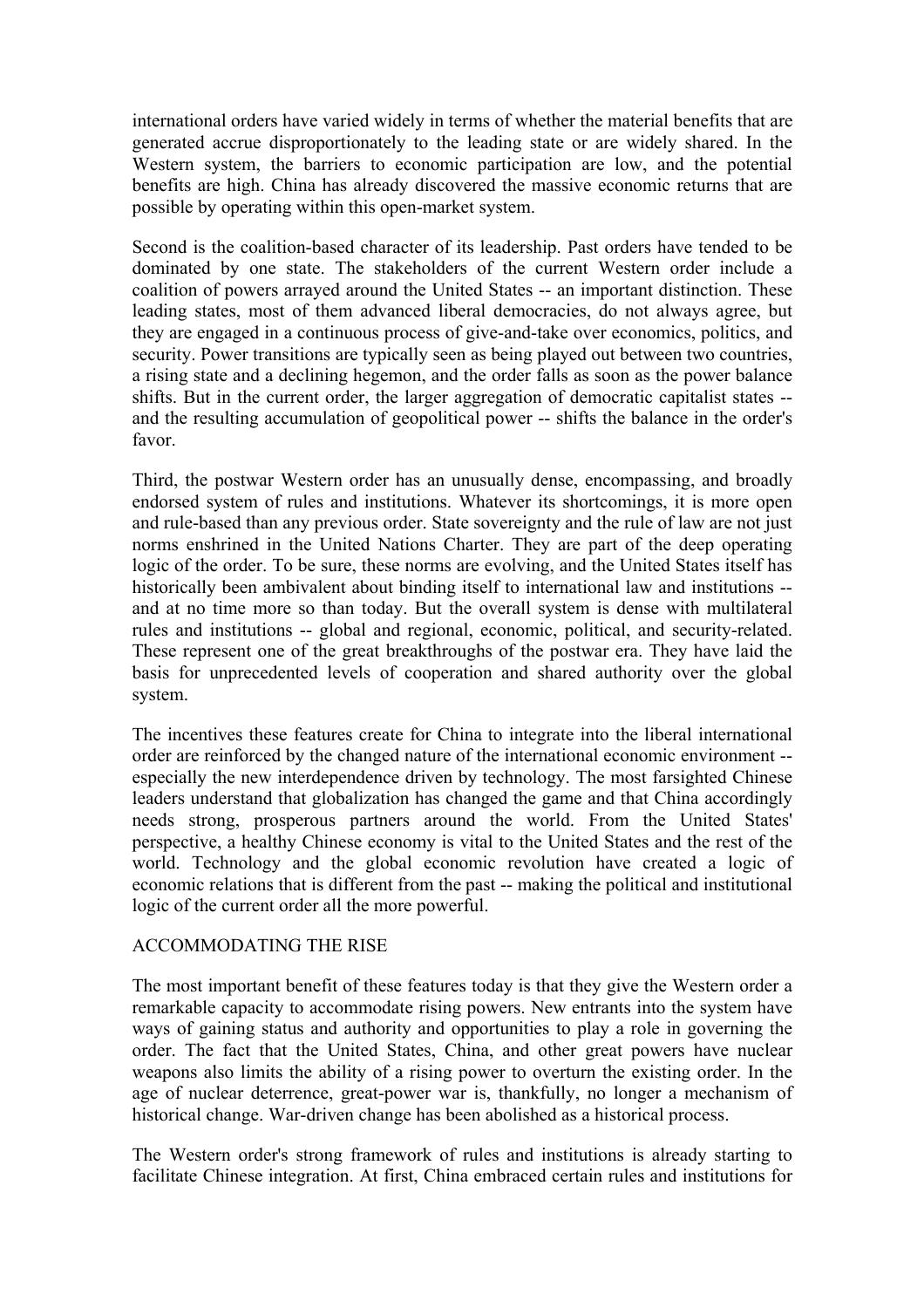defensive purposes: protecting its sovereignty and economic interests while seeking to reassure other states of its peaceful intentions by getting involved in regional and global groupings. But as the scholar Marc Lanteigne argues, "What separates China from other states, and indeed previous global powers, is that not only is it 'growing up' within a milieu of international institutions far more developed than ever before, but more importantly, it is doing so while making active use of these institutions to promote the country's development of global power status." China, in short, is increasingly working within, rather than outside of, the Western order.

China is already a permanent member of the UN Security Council, a legacy of Roosevelt's determination to build the universal body around diverse great-power leadership. This gives China the same authority and advantages of "great-power exceptionalism" as the other permanent members. The existing global trading system is also valuable to China, and increasingly so. Chinese economic interests are quite congruent with the current global economic system -- a system that is open and loosely institutionalized and that China has enthusiastically embraced and thrived in. State power today is ultimately based on sustained economic growth, and China is well aware that no major state can modernize without integrating into the globalized capitalist system; if a country wants to be a world power, it has no choice but to join the World Trade Organization (WTO). The road to global power, in effect, runs through the Western order and its multilateral economic institutions.

China not only needs continued access to the global capitalist system; it also wants the protections that the system's rules and institutions provide. The WTO's multilateral trade principles and dispute-settlement mechanisms, for example, offer China tools to defend against the threats of discrimination and protectionism that rising economic powers often confront. The evolution of China's policy suggests that Chinese leaders recognize these advantages: as Beijing's growing commitment to economic liberalization has increased the foreign investment and trade China has enjoyed, so has Beijing increasingly embraced global trade rules. It is possible that as China comes to champion the WTO, the support of the more mature Western economies for the WTO will wane. But it is more likely that both the rising and the declining countries will find value in the quasi-legal mechanisms that allow conflicts to be settled or at least diffused.

The existing international economic institutions also offer opportunities for new powers to rise up through their hierarchies. In the International Monetary Fund and the World Bank, governance is based on economic shares, which growing countries can translate into greater institutional voice. To be sure, the process of adjustment has been slow. The United States and Europe still dominate the IMF. Washington has a 17 percent voting share (down from 30 percent) -- a controlling amount, because 85 percent approval is needed for action -- and the European Union has a major say in the appointment of ten of the 24 members of the board. But there are growing pressures, notably the need for resources and the need to maintain relevance, that will likely persuade the Western states to admit China into the inner circle of these economic governance institutions. The IMF's existing shareholders, for example, see a bigger role for rising developing countries as necessary to renew the institution and get it through its current crisis of mission. At the IMF's meeting in Singapore in September 2006, they agreed on reforms that will give China, Mexico, South Korea, and Turkey a greater voice.

As China sheds its status as a developing country (and therefore as a client of these institutions), it will increasingly be able to act as a patron and stakeholder instead.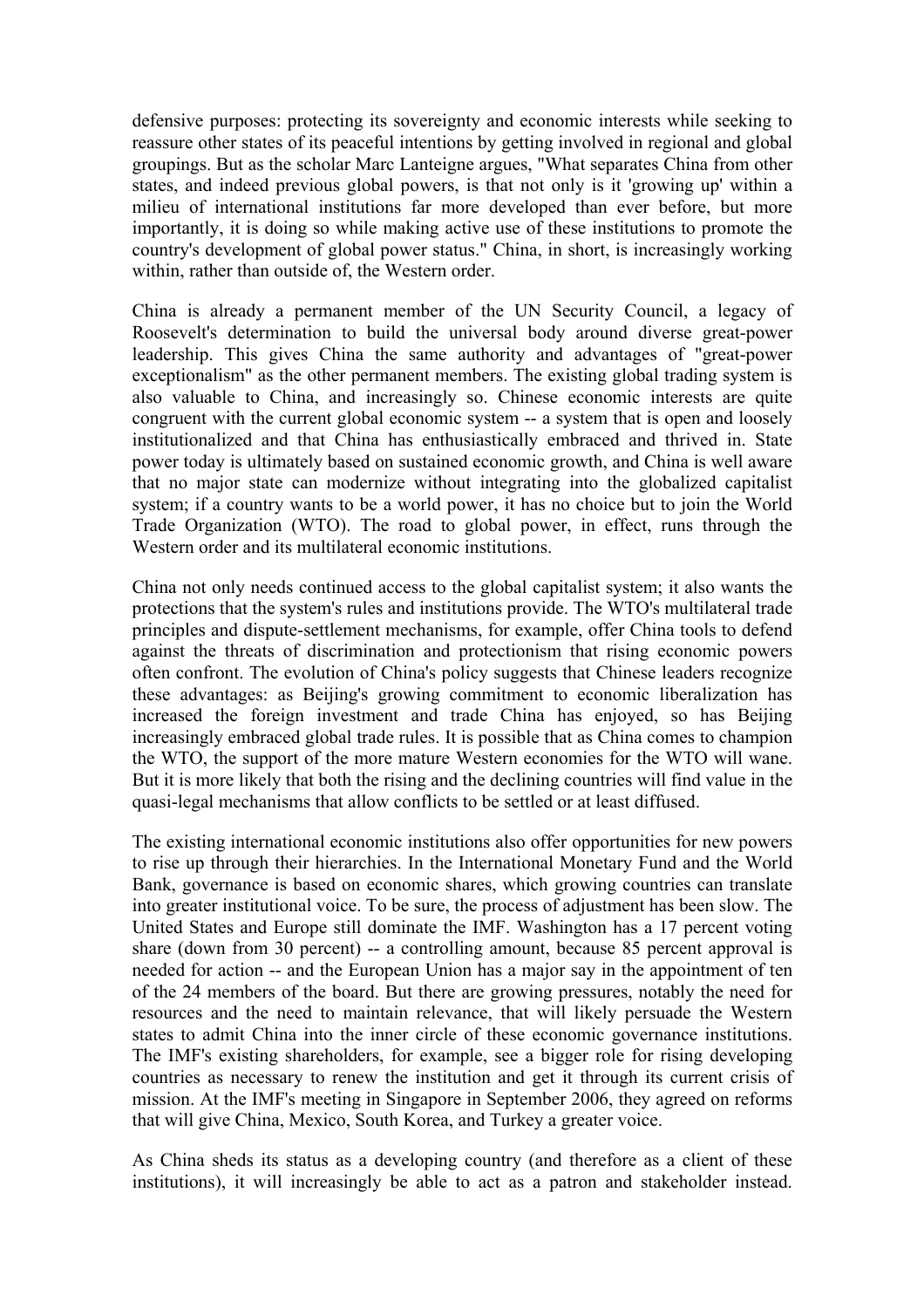Leadership in these organizations is not simply a reflection of economic size (the United States has retained its voting share in the IMF even as its economic weight has declined); nonetheless, incremental advancement within them will create important opportunities for China.

### POWER SHIFT AND PEACEFUL CHANGE

Seen in this light, the rise of China need not lead to a volcanic struggle with the United States over global rules and leadership. The Western order has the potential to turn the coming power shift into a peaceful change on terms favorable to the United States. But that will only happen if the United States sets about strengthening the existing order. Today, with Washington preoccupied with terrorism and war in the Middle East, rebuilding Western rules and institutions might to some seem to be of only marginal relevance. Many Bush administration officials have been outright hostile to the multilateral, rule-based system that the United States has shaped and led. Such hostility is foolish and dangerous. China will become powerful: it is already on the rise, and the United States' most powerful strategic weapon is the ability to decide what sort of international order will be in place to receive it.

The United States must reinvest in the Western order, reinforcing the features of that order that encourage engagement, integration, and restraint. The more this order binds together capitalist democratic states in deeply rooted institutions; the more open, consensual, and rule-based it is; and the more widely spread its benefits, the more likely it will be that rising powers can and will secure their interests through integration and accommodation rather than through war. And if the Western system offers rules and institutions that benefit the full range of states -- rising and falling, weak and strong, emerging and mature -- its dominance as an international order is all but certain.

The first thing the United States must do is reestablish itself as the foremost supporter of the global system of governance that underpins the Western order. Doing so will first of all facilitate the kind of collective problem solving that makes all countries better off. At the same time, when other countries see the United States using its power to strengthen existing rules and institutions, that power is rendered more legitimate -- and U.S. authority is strengthened. Countries within the West become more inclined to work with, rather than resist, U.S. power, which reinforces the centrality and dominance of the West itself.

Renewing Western rules and institutions will require, among other things, updating the old bargains that underpinned key postwar security pacts. The strategic understanding behind both NATO and Washington's East Asian alliances is that the United States will work with its allies to provide security and bring them in on decisions over the use of force, and U.S. allies, in return, will operate within the U.S.-led Western order. Security cooperation in the West remains extensive today, but with the main security threats less obvious than they were during the Cold War, the purposes and responsibilities of these alliances are under dispute. Accordingly, the United States needs to reaffirm the political value of these alliances -- recognizing that they are part of a wider Western institutional architecture that allows states to do business with one another.

The United States should also renew its support for wide-ranging multilateral institutions. On the economic front, this would include building on the agreements and architecture of the WTO, including pursuing efforts to conclude the current Doha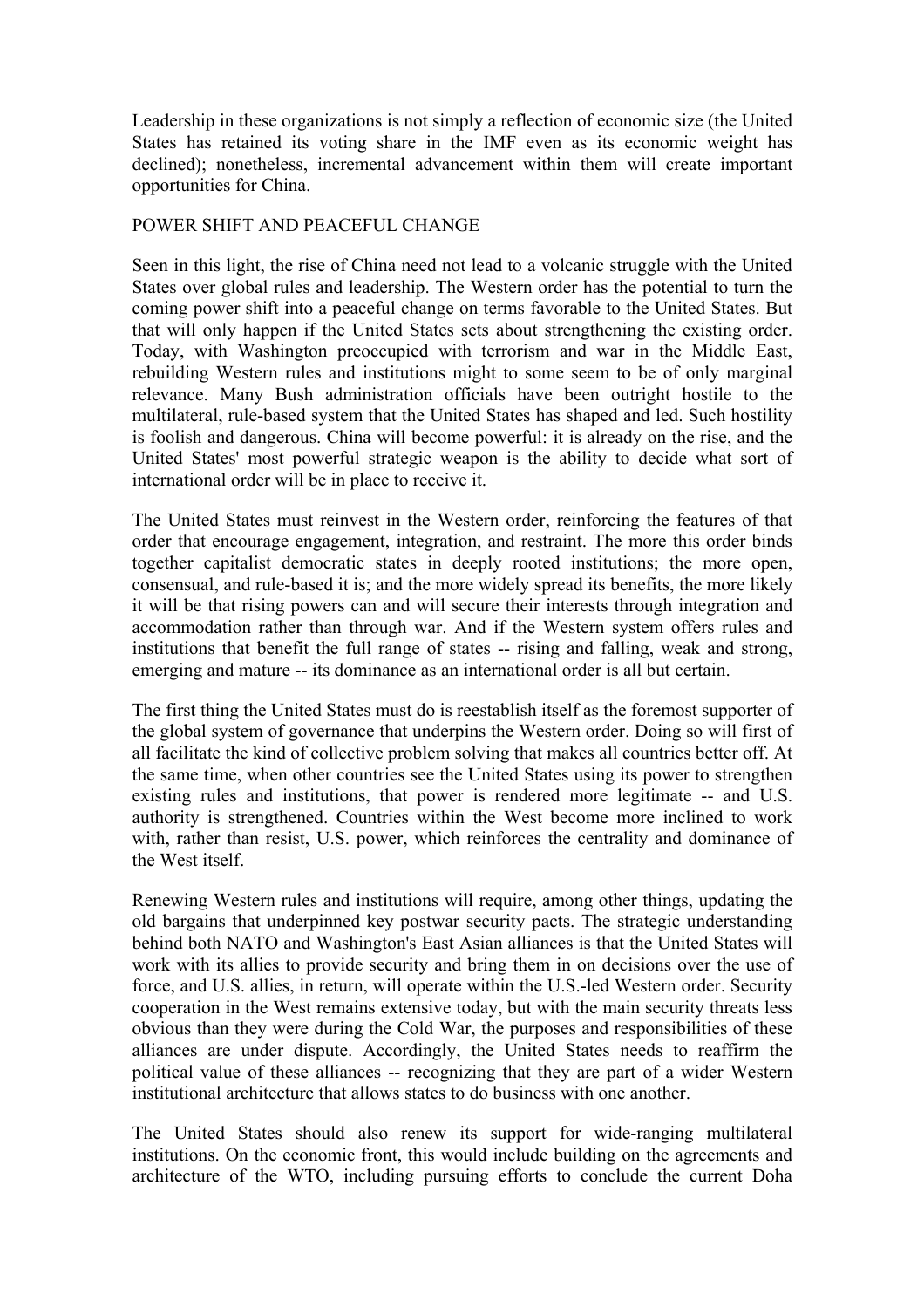Round of trade talks, which seeks to extend market opportunities and trade liberalization to developing countries. The WTO is at a critical stage. The basic standard of nondiscrimination is at risk thanks to the proliferation of bilateral and regional trade agreements. Meanwhile, there are growing doubts over whether the WTO can in fact carry out trade liberalization, particularly in agriculture, that benefits developing countries. These issues may seem narrow, but the fundamental character of the liberal international order -- its commitment to universal rules of openness that spread gains widely -- is at stake. Similar doubts haunt a host of other multilateral agreements -- on global warming and nuclear nonproliferation, among others -- and they thus also demand renewed U.S. leadership.

The strategy here is not simply to ensure that the Western order is open and rule-based. It is also to make sure that the order does not fragment into an array of bilateral and "minilateral" arrangements, causing the United States to find itself tied to only a few key states in various regions. Under such a scenario, China would have an opportunity to build its own set of bilateral and "minilateral" pacts. As a result, the world would be broken into competing U.S. and Chinese spheres. The more security and economic relations are multilateral and all-encompassing, the more the global system retains its coherence.

In addition to maintaining the openness and durability of the order, the United States must redouble its efforts to integrate rising developing countries into key global institutions. Bringing emerging countries into the governance of the international order will give it new life. The United States and Europe must find room at the table not only for China but also for countries such as Brazil, India, and South Africa. A Goldman Sachs report on the so-called BRICs (Brazil, Russia, India, and China) noted that by 2050 these countries' economies could together be larger than those of the original G-6 countries (Germany, France, Italy, Japan, the United Kingdom, and the United States) combined. Each international institution presents its own challenges. The UN Security Council is perhaps the hardest to deal with, but its reform would also bring the greatest returns. Less formal bodies -- the so-called G-20 and various other intergovernmental networks -- can provide alternative avenues for voice and representation.

#### THE TRIUMPH OF THE LIBERAL ORDER

The key thing for U.S. leaders to remember is that it may be possible for China to overtake the United States alone, but it is much less likely that China will ever manage to overtake the Western order. In terms of economic weight, for example, China will surpass the United States as the largest state in the global system sometime around 2020. (Because of its population, China needs a level of productivity only one-fifth that of the United States to become the world's biggest economy.) But when the economic capacity of the Western system as a whole is considered, China's economic advances look much less significant; the Chinese economy will be much smaller than the combined economies of the Organization for Economic Cooperation and Development far into the future. This is even truer of military might: China cannot hope to come anywhere close to total OECD military expenditures anytime soon. The capitalist democratic world is a powerful constituency for the preservation -- and, indeed, extension -- of the existing international order. If China intends to rise up and challenge the existing order, it has a much more daunting task than simply confronting the United **States**.